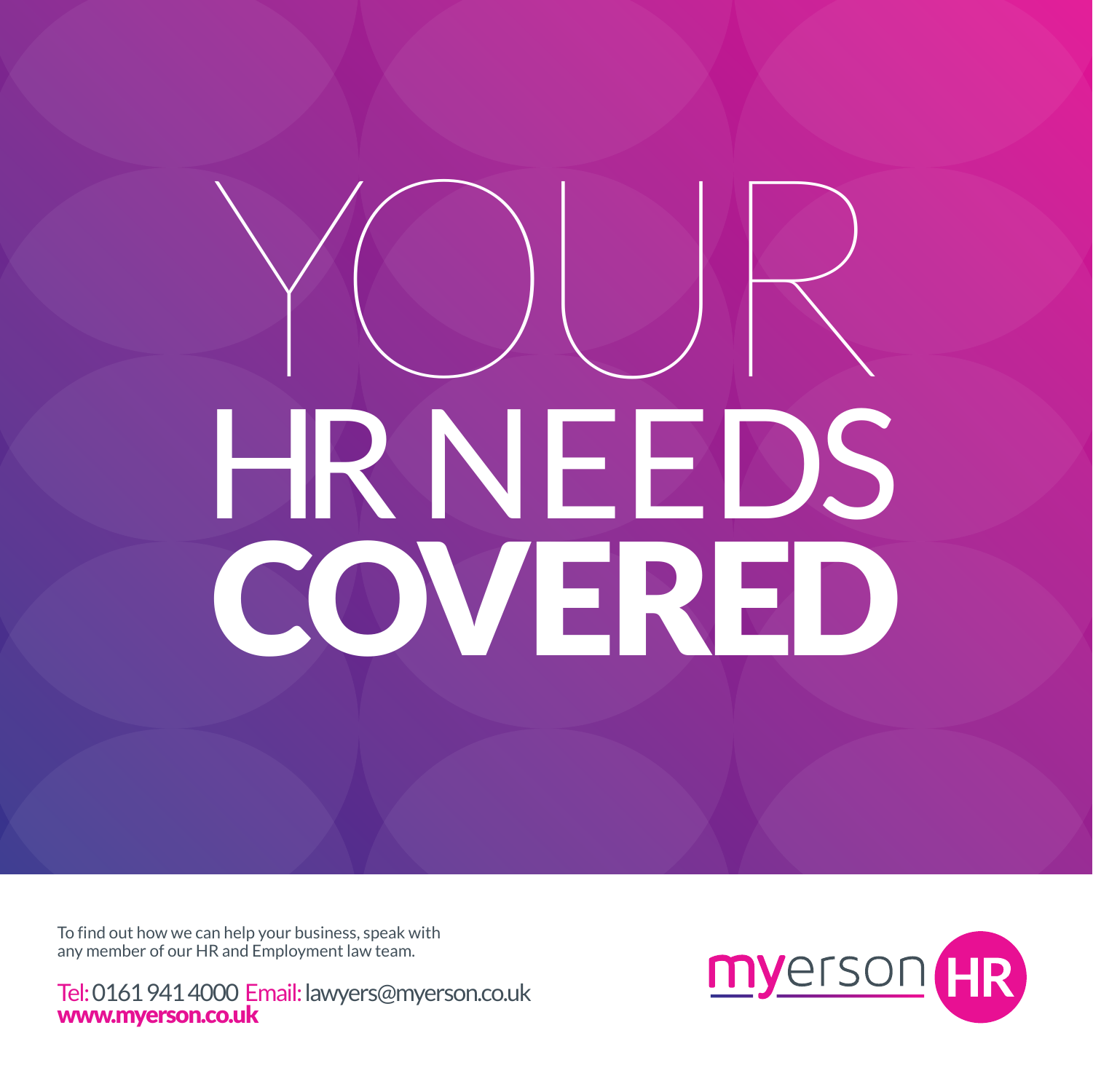#### **We understand that HR and employment law is complex and can take its toll on business owners and managers.**

Whether you have just ten employees, or over a thousand, you need to make sure your business complies with the latest HR and employment rules. Getting it wrong can result in significant financial and reputational consequences.

**Myerson HR** makes sure that you're covered, allowing you to concentrate on what is most important – running your business.

It is tailored to you and gives you peace of mind, knowing that all your HR and employment needs are taken care of by our trusted and experienced lawyers.

Our team is on hand to provide you with resources and advice, giving you and your business all the support it needs.

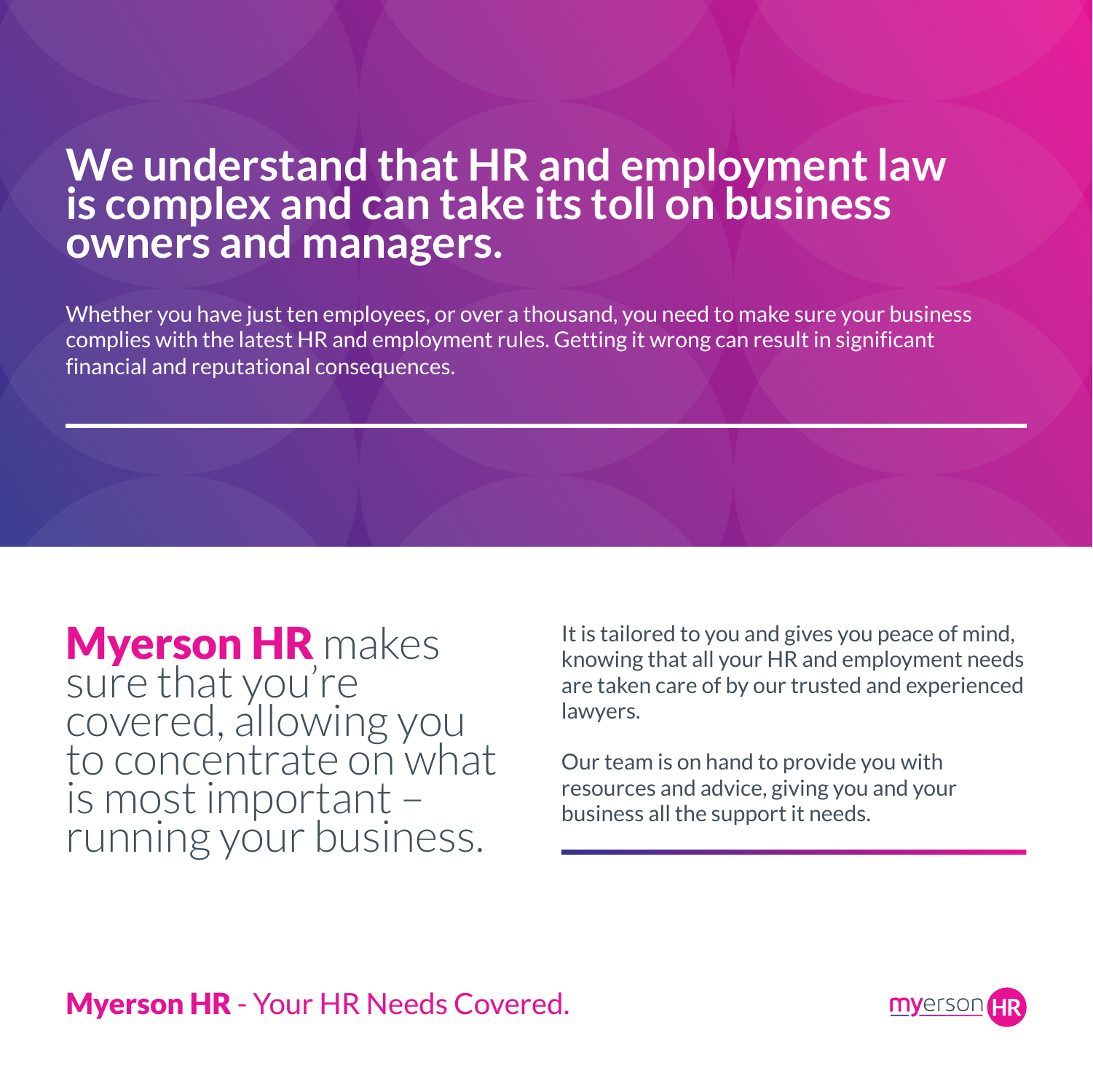**The Myerson HR full-service package is based on a simple, fixed, annual fee, giving you full control over your HR spend.**

> High quality, personal and accessible

To find out more about Myerson HR and how it can be tailored to your business, speak with Joanne Evans or any member of our team of specialist HR and employment lawyers who will be happy to discuss it with you in more detail.

**Tel: 0161 941 4000 Email: lawyers@myerson.co.uk** www.myerson.co.uk

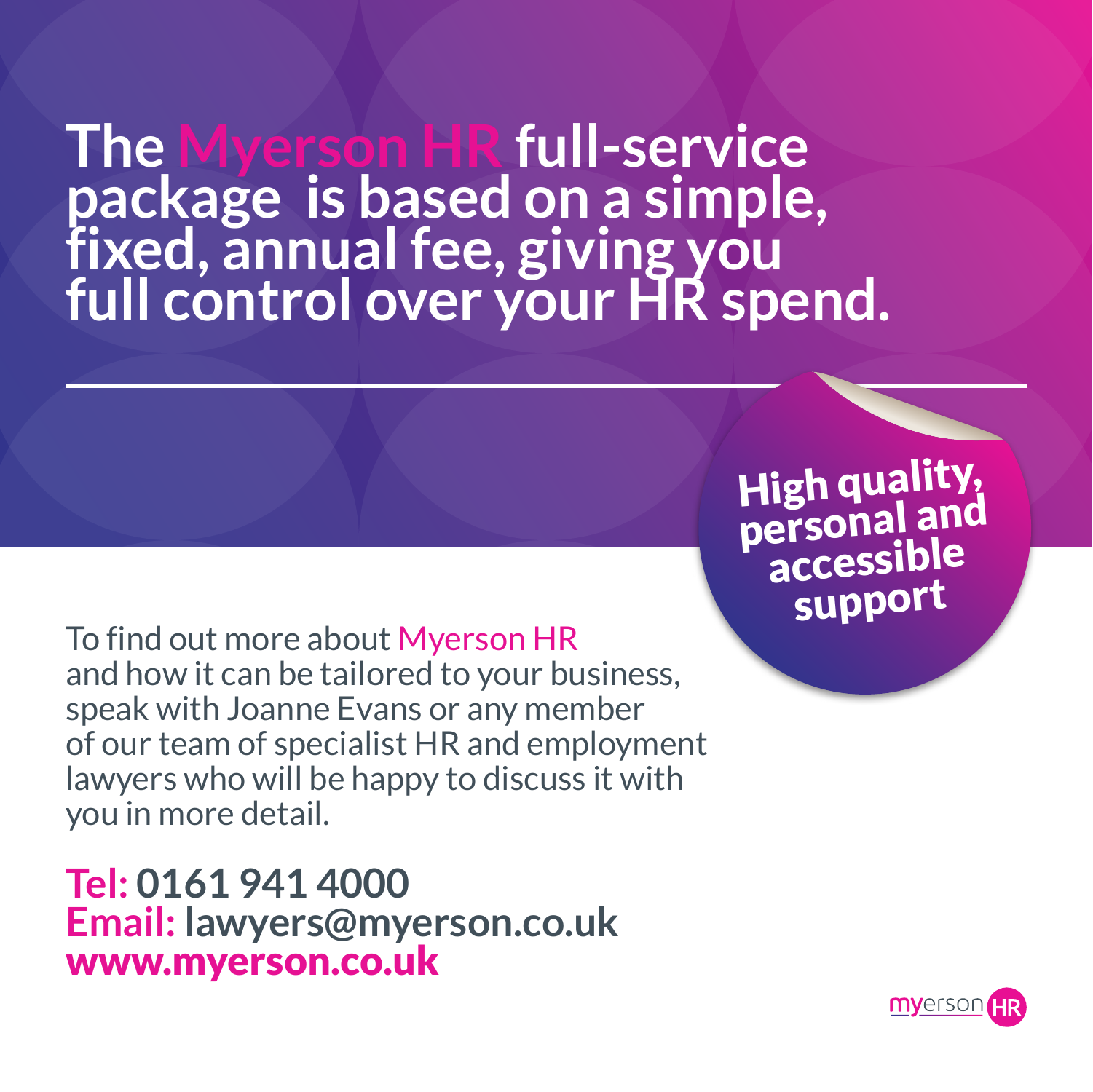## **What's covered**

#### A full Myerson HR health-check and audit

We'll meet with you to review your existing HR documents, policies and procedures. We can then advise you on what you are doing well and what needs to be improved to ensure your business is HR compliant.

#### Unlimited access to our full advisory HR and employment law helpline

We're here for you whenever you need us. If you have an HR or employment law question, simply call us and speak to one of our dedicated and experienced lawyers who will be able to help you with straightforward and solution-driven advice.

Whether your concern relates to maternity, a grievance, redundancy, discrimination or any other operational HR issue, we can help. If you need support with an employment claim or a more substantial HR project, we will map out for you the steps needed to achieve the best result and provide clear cost information for supporting you further (or you can opt for insurance protection to cover your claims).

#### Comprehensive documentation for HR compliance

After your audit is complete, we will provide you with any key documents that you require to achieve a good standard of HR compliance.

#### Priority access to employment workshops, seminars and events

You will have priority access to our popular employment law workshops, seminars and breakfast events where we bring you up to speed with the latest legal developments, discuss hot topics and offer practical tips and advice.

#### Access to the Myerson HR client portal and template documents

Our web-based portal is your one-stop shop for all HR template documents that you might need. This includes a wide range of letters, agreements and documents which are kept up to date as and when the law or best practice changes.

#### Newsletters and newsflash updates

We'll send you regular newsflash updates as well as more detailed newsletters to ensure that you never miss key HR and employment law developments.

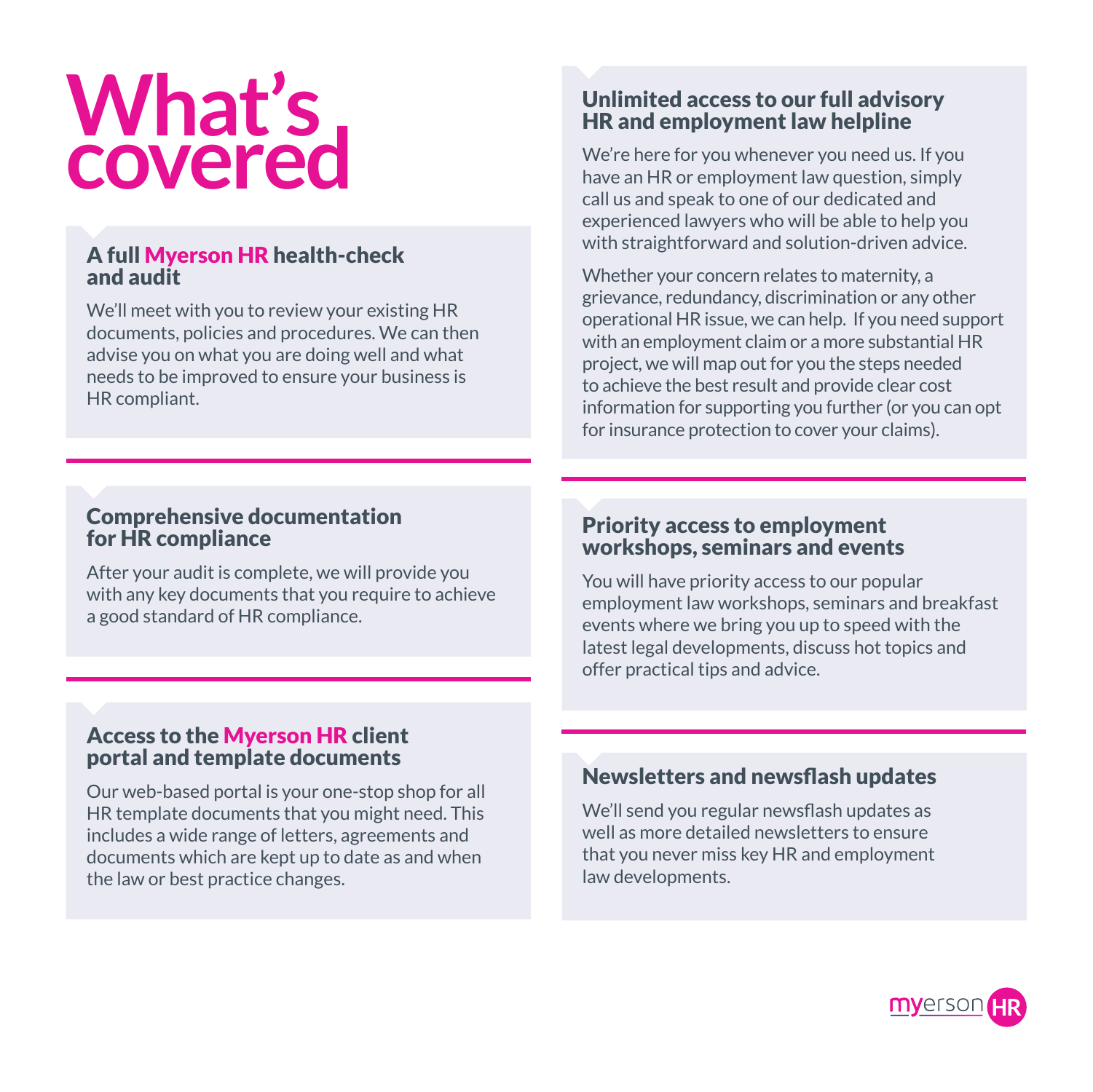#### **For a small additional cost, we can also provide you with:**

#### Myerson HR insurance protection

Employment law claims, legal expenses and tribunal awards can be extremely costly. Insurance protection can take those pressures away from you.

It can cover legal expenses and compensation, and it is completely customisable, so you receive the best protection where you value it the most, with the option of significantly reduced premiums. You'll continue to receive our expert service throughout any claim, with the peace of mind of insurance cover\*.

#### Myerson HR management software

Our personalised software solution offers all the tools you and your business needs to manage your HR operations effectively. Designed to significantly reduce time spent on HR administration, our cloud-based software solution is fully supported, safe and secure, giving you an efficient system for managing employee records, holidays, sickness – and much more.

#### Bespoke training

Our specialist team is on hand to provide dedicated, bespoke training to you and your business on a wide range of HR and employment law issues, increasing your effectiveness in managing your people.

#### On-site HR support

If you need extra help to manage a tricky issue you have not dealt with before, or it you do not have sufficient resource, our recommended HR professionals are available to come in to your business to deal with the matter in hand, alleviating the pressure on you and your team.

To find out more about **Mverson HR** and how it can be tailored to your business, speak with Joanne Evans or any member of our team of specialist HR and employment lawyers who will be happy to discuss it with you in more detail.

**Tel: 0161 941 4000 Email: lawyers@myerson.co.uk** www.myerson.co.uk